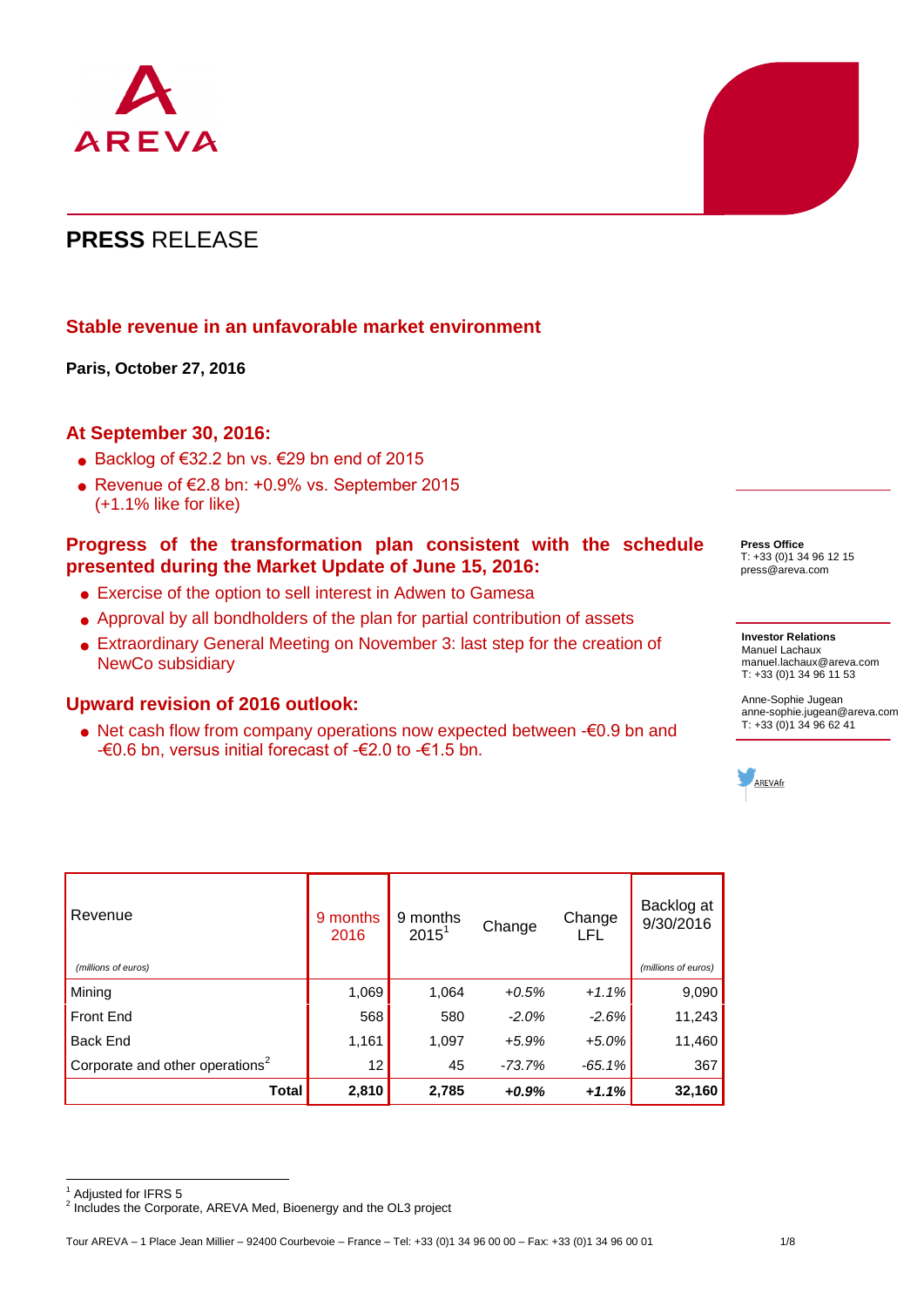

*In application of IFRS 5, revenue and backlog for the first nine months of 2015 were restated to present pro forma financial information comparable to the first nine months of 2016; operations whose disposal is under negotiation were classified under "operations held for sale" and are not included either in orders received or in revenue.*

It should be noted that AREVA's revenue may vary significantly from one quarter to the next in the *nuclear operations. Accordingly, quarterly data should not be viewed as a reliable indicator of annual trends.* 

### **Reported consolidation scope (NewCo, Corporate, AREVA Med, Bioenergy and OL3 project)**

**At September 30, 2016,** AREVA had 32.160 billion euros in **backlog**, up 10.9% in relation to December 31, 2015 (28.990 billion euros). This represents close to eight years of revenue. The backlog at September 30 does not include contracts for uranium supply, conversion services and enrichment services signed with EDF and NNB in connection with the Hinkley Point C project. Those contracts will be included in backlog upon signature of the Notice to Proceed.

**The order intake for the first nine months of the year** totaled 7.2 billion euros, compared with 1.2 billion euros for the same period last year.

**Over the first nine months of 2016**, AREVA generated **consolidated revenue** of 2.810 billion euros, which was stable in relation to the same period in 2015 (+1.1% like for like). Foreign exchange had a negative impact of 5 million euros over the period.

**Revenue for the third quarter of 2016** totaled 880 million euros, a decrease of 6.0% (-5.5% like for like) in comparison to the third quarter of 2015. Foreign exchange had a negative impact of 5 million euros over the period.

### **Operations held for sale and discontinued operations**

The operations of AREVA NP (excluding the OL3 project), Nuclear Measurements<sup>3</sup>, and Propulsion and Research Reactors meet the criteria of IFRS 5 for classification as "operations held for sale and discontinued operations" at September 30, 2016.

The backlog of the operations held for sale was 13.265 billion euros at September 30, 2016, compared with 13.693 billion euros at the end of 2015. It does not include the contracts for two nuclear steam supply systems and for the supply of fuel and of the operational instrumentation and control system related to Hinkley Point C, which will be recorded upon signature of the Notice to Proceed.

Revenue from the operations held for sale and discontinued operations totaled 2.595 billion euros at September 30, 2016, a decrease of 10.1% compared with the same period in 2015.

This change is essentially due to:

- A drop in the activity of AREVA NP, with lower volumes in the Fuel operations, particularly in Germany, and in the Installed Base operations, particularly in France;
- A negative consolidation scope impact related to the effective sale of Canberra (Nuclear Measurements operations) on July 1, 2016.

Tour AREVA – 1 Place Jean Millier – 92400 Courbevoie – France – Tel: +33 (0)1 34 96 00 00 – Fax: +33 (0)1 34 96 00 01 2/8

 <sup>3</sup> Sold on July 1, 2016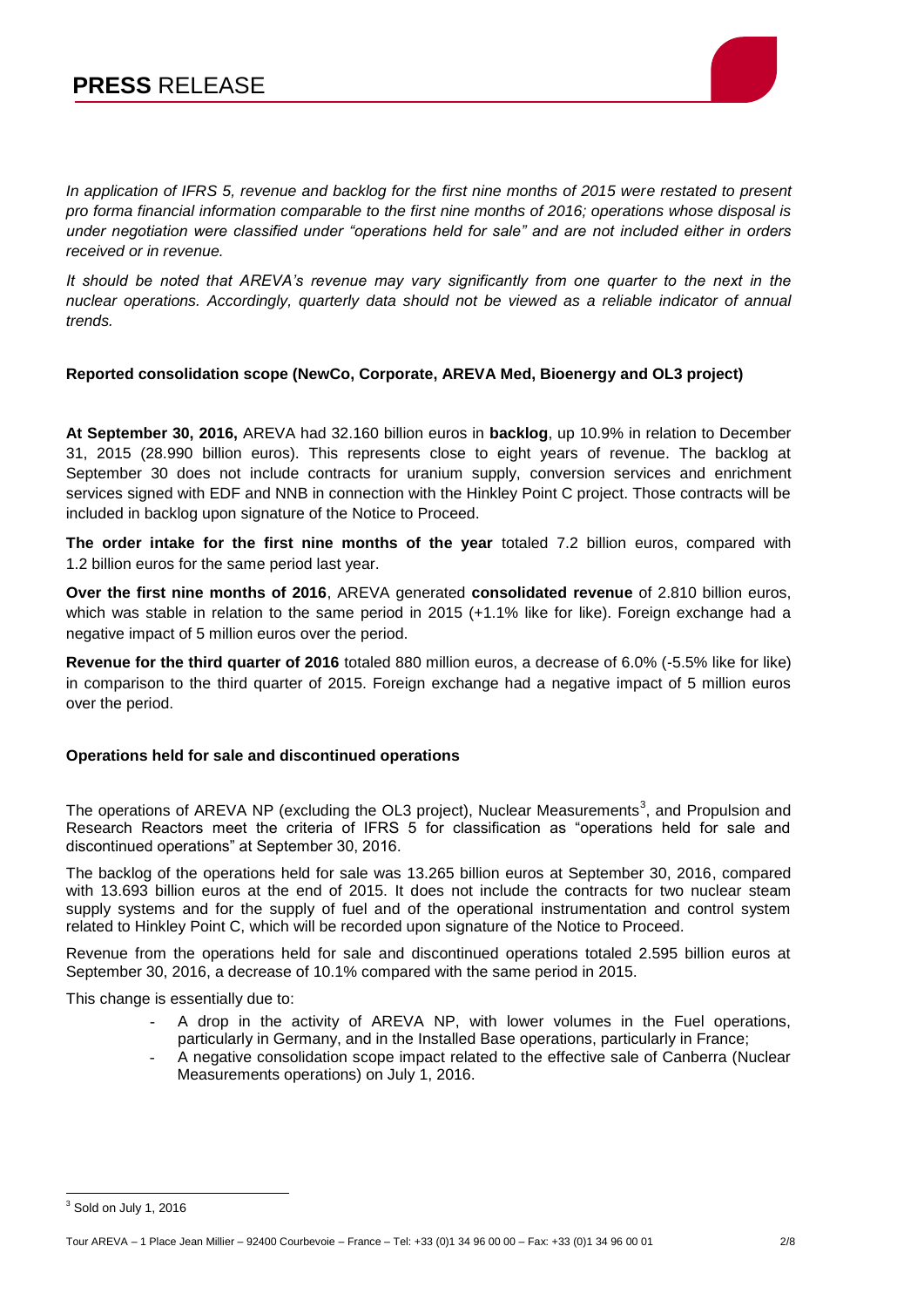

# **I. Comments on changes in backlog and revenue**

#### **Mining**

The backlog in Mining amounted to 9.090 billion euros at September 30, 2016. At the end of 2015, it had reached 9.115 billion euros.

Mining revenue at September 30, 2016 was stable compared with the first nine months of 2015, at 1.069 billion euros (+1.1% like for like). Foreign exchange had a negative impact of 7 million euros over the period.

Sales were high in the third quarter, allowing the difference in deliveries observed in the first six months of 2016 to be made up, as anticipated.

#### **Front End**

The backlog in the Front End (chemistry and enrichment) totaled 11.243 billion euros at September 30, 2016, compared with 10.341 billion euros at December 31, 2015.

Front End revenue for the first nine months of 2016 totaled 568 million euros, a decrease of 2.0% (-2.6% like for like) in comparison with the first nine months of 2015. Foreign exchange had a positive impact of 4 million euros over the period.

This change is due to the less favorable mix of sales in enrichment, partly offset by increased volumes of  $U_3O_8$  / UF<sub>6</sub> sold internationally.

### **Back End**

The backlog in the Back End (Recycling, International Projects, Logistics, Dismantling & Services) was 11.460 billion euros at September 30, 2016, compared with 9.157 billion euros at the end of 2015.

Back End revenue came to 1.161 billion euros over the first nine months of 2016, up from the same period in 2015 (+5.9% reported, +5.0% like for like). Foreign exchange had a negative impact of 1 million euros over the period.

Revenue benefitted mainly in the Recycling business from increased production volumes at the La Hague site and from an from higher volume of business with European customers.

#### **Corporate and other operations**

The "Corporate and other operations" segment generated revenue of 12 million euros, versus 45 million euros at September 30, 2015 (34 million euros at constant consolidation scope and exchange rates).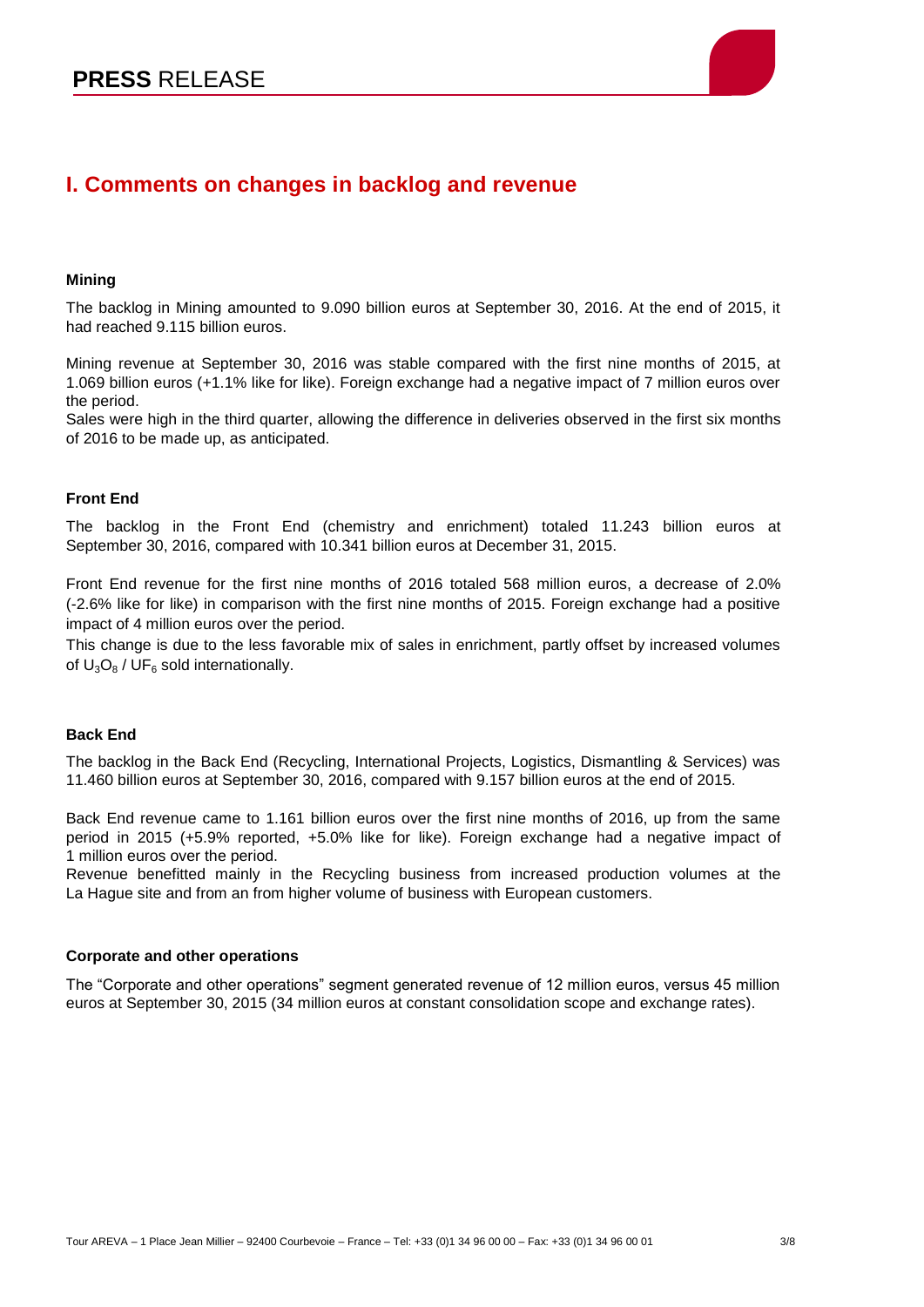

# **II. Business analysis**

### **Mining**

Over the first nine months of the year, AREVA's consolidated financial share $4$  of natural uranium production was 7,592 metric tons, versus 7,562 metric tons over the first nine months of 2015. AREVA's available share $5$  amounted to 6,302 metric tons of uranium, versus 5,918 metric tons over the first nine months of 2015.

### **Front End**

- Having completed the construction phase and the installation of the first equipment, the Comurhex II Tricastin project began preliminary phase 2 testing of the main building, the fluorination unit, on September 5.
- Following the disbanding of the project organization and nearly one year of operation under a normal operating organization, the Georges Besse II plant has achieved very satisfactory production and performance levels, consistent with expectations. With more than 98% of the plant's nominal capacity in service, the project is considered to have been completed.

### **Back End**

 AREVA's Logistics business signed a contract valued at several tens of millions of euros with Synatom to design and manufacture thirty TN®24 shipping and storage casks for used fuel from the nuclear power plants of Doel 3 and 4 and Tihange 1, 2 and 3 in Belgium. This contract was won following a competitive bidding process in which major market players competed.

### **Corporate and other operations**

- At the **Olkiluoto 3** project in Finland (where the AREVA / Siemens consortium's scope of responsibility is the construction of a complete power plant), two major milestones were met:
	- The start of water filling of the reactor cooling system on October 17, with demineralized water rinsing of the vessel and of all auxiliary piping to the primary cooling system. This is a preliminary step for the start of cold functional tests, scheduled for early summer 2017;
	- The completion of full-scope simulator tests, an in-situ replica of the power plant's main control room.

### **Operations held for sale and discontinued operations**

 At the **Hinkley Point C** project in England (where AREVA NP is responsible for delivering the two nuclear steam supply systems and for the execution and supply of the power plant instrumentation and control system), AREVA signed contracts on September 29 defining its scope of work in the project with EDF and Nuclear New Build Generation Company (NNB). AREVA was awarded several subcontracts for this project.

 $\overline{a}$ <sup>4</sup> Share of production consolidated in AREVA's financial statements

<sup>&</sup>lt;sup>5</sup> Share of resources and production sold/distributed to AREVA by the mining joint ventures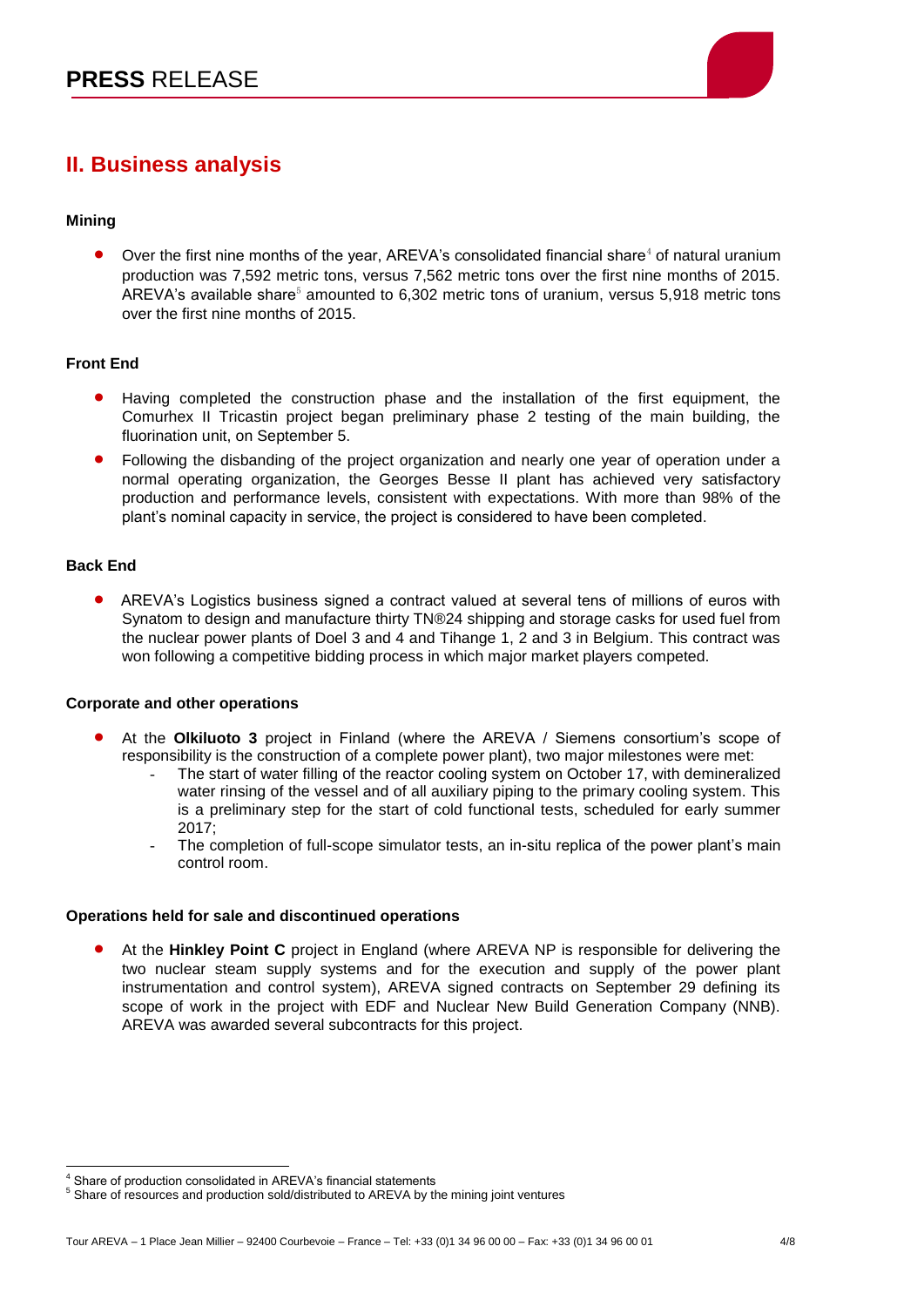

- At the **Flamanville 3** project in France, the start of unit tests for reactor commissioning is slated for the winter, while at the **Taishan** project in China, the next stage is the start of hot commissioning tests.
- Update on **component manufacturing**
	- The quality audit of the Creusot plant launched at the end of 2015 continued in the third quarter of 2016. After completing the first phase of analysis at Creusot on September 23, AREVA NP expanded the audit to include all past manufacturing records and is supplying documentation assessing the deviations found to the operators and to ASN. The method for analyzing these records was the subject of discussions with EDF and will be presented to ASN.

The deployment of a quality improvement plan, and, in particular, quality culture improvement continues at our sites and aims to ensure the best level of quality in our manufacturing, present and future. This translates, among other things, into the strengthening of the organization, training and application of quality and performance standards.

In addition, EDF is conducting a program of measurements on the forged channel heads of steam generators, supplied by AREVA Creusot Forge and another supplier, to verify the carbon content of those components outside the standard control zones. In parallel, AREVA NP is conducting additional onsite inspections with carbon measurements by spectrometry or by chemical analysis and non-destructive surface and volume examinations to provide back-up proof of the fitness for service of those components.

#### **Market environment**

- In the uranium market, the spot price indicator went from \$36.50 per pound at the end of September 2015 to \$23.00 per pound at the end of September 2016. The long-term price indicator went from \$44 per pound in late September 2015 to \$37.50 per pound at September 30, 2016 (*sources: UxC / TradeTech).*
- In the enrichment market, the spot price indicator went from \$62 per SWU at the end of September 2015 to \$52 per SWU at the end of September 2016. The long-term price indicator went from \$77 per SWU in late September 2015 to \$62 per SWU at September 30, 2016 (*source: UxC).*

## **III. Progress on the transformation plan**

#### **Dialogue with labor**

- In France, the voluntary departure plans launched in early April were closed for AREVA Mines, AREVA NC and AREVA NP, having achieved their manpower reduction objectives. For the other three companies concerned by these measures (AREVA BS, SET and Eurodif), the plans are gradually winding down and will be closed at the end of November.
- The reduction of the group's combined workforce is in line with the objective of 6,000 job cuts by the end of 2017. At September 30, 2016, a total of 5,200 effective departures had been recorded since December 31, 2014 (i.e. 12% of the total workforce).

#### **Deployment of the strategic roadmap**

 Following a three-month competitive process aimed at obtaining and assessing investor offers, on September 16 AREVA exercised its option to sell its interest in Adwen to Gamesa. The objective is to finalize the transaction at the beginning of 2017.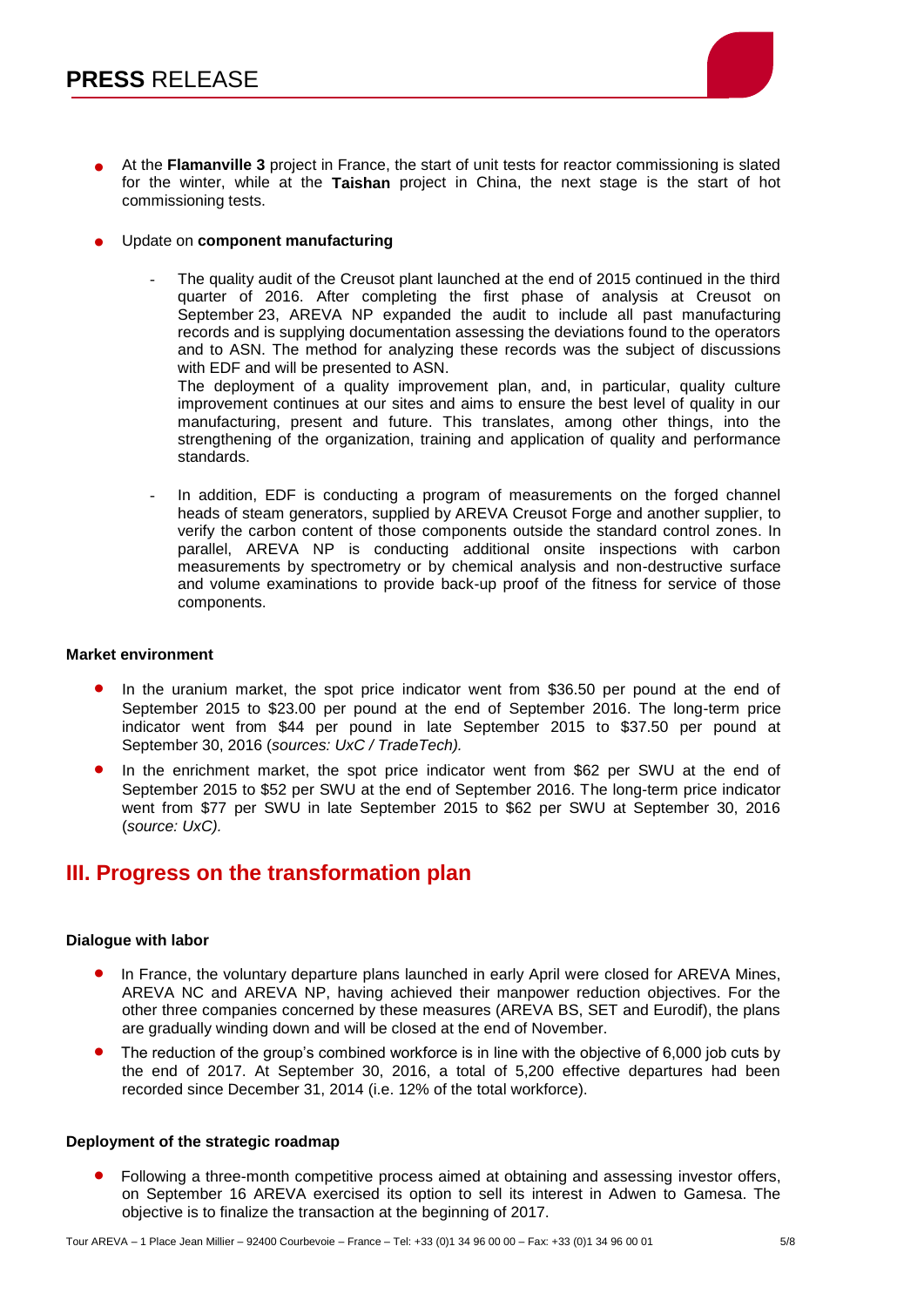

- Creation of the NewCo subsidiary:
	- The plan for a partial contribution of assets from AREVA SA to NewCo related to the transfer of nuclear fuel cycle operations and bond debt has now been approved by all of the holders of bonds issued by AREVA SA, the sole holder of the 2018 bond in yen having given its agreement on September  $27<sup>th</sup>$ ;
	- The reports of the contribution auditors on the value and the remuneration of the contributions were published on September 30. They may be viewed on the company website (section Finance / Shareholder corner / General Meetings);
	- The realization of certain conditions related to the agreement of co-contractors, customary for this type of transactions (banks, etc.) is in progress;
	- The upcoming Extraordinary General Meeting of November 3, during which AREVA SA shareholders will be called upon to approve the plan for the partial contribution of assets, will constitute the final stage in the creation of the NewCo subsidiary.

# **IV. Financial outlook**

In view of the dispelling of a certain number of significant contingencies in the financial trajectory, the progress on the performance plan, the shifting of anticipated expenses for 2016 and measures taken throughout the year to limit spending and to optimize the cash position, the group now anticipates net cash flow from company operations of -0.9 billion euros to -0.6 billion euros for the current accounting year. This outlook should be compared with the initial forecast of -2.0 billion euros to -1.5 billion euros.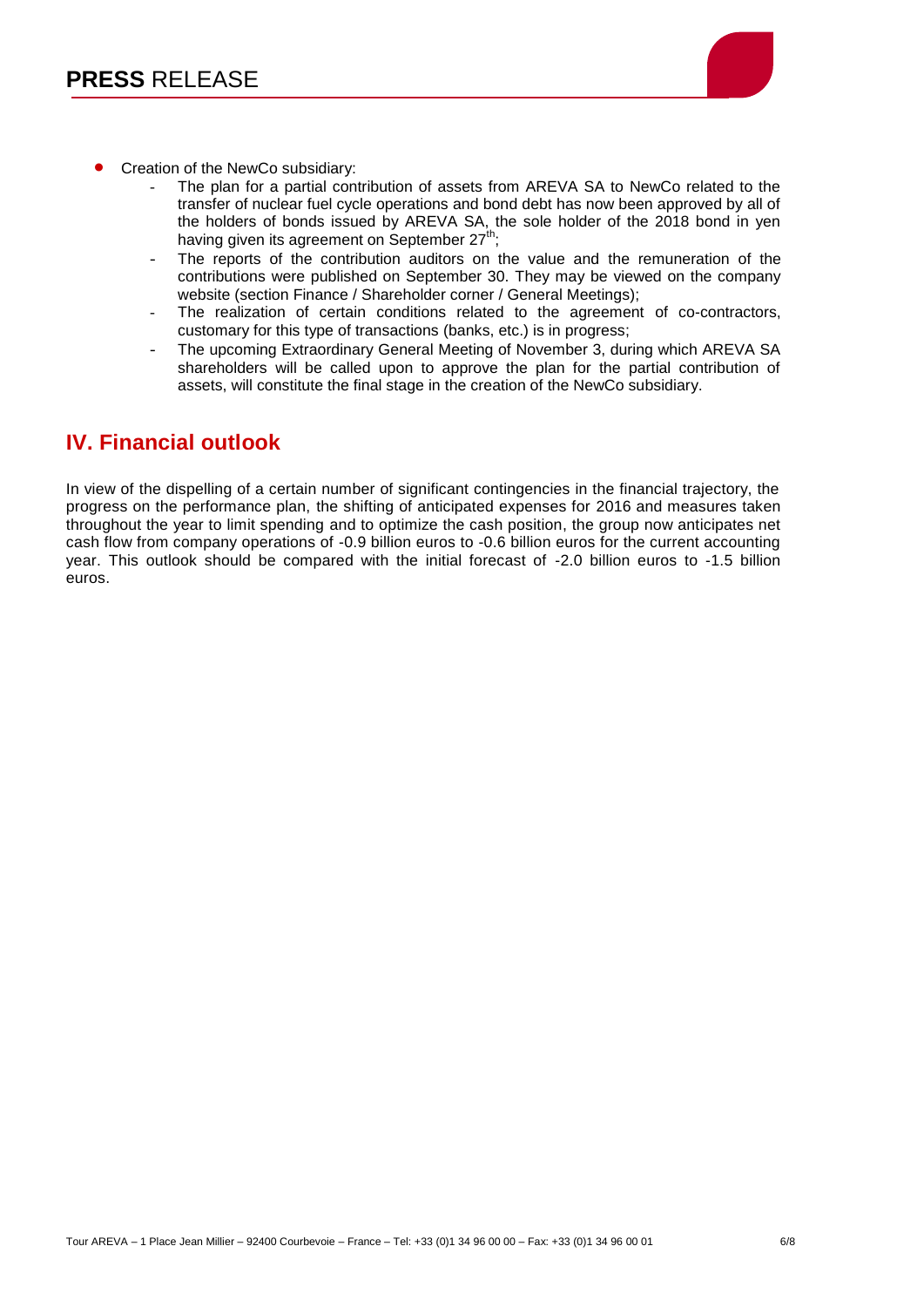

## **Appendix 1 - Consolidated revenue by quarter**

| (millions of euros)               | 2016        | 2015* | 2016/2015 change in<br>% | 2016/2015 change in<br>% like for like** |
|-----------------------------------|-------------|-------|--------------------------|------------------------------------------|
| 1 <sup>st</sup> quarter           |             |       |                          |                                          |
| Mining                            | 185         | 344   | $-46.3%$                 | $-47.9%$                                 |
| <b>Front End</b>                  | 203         | 132   | $+53.1%$                 | $+51.9%$                                 |
| <b>Back End</b>                   | 430         | 340   | $+26.4%$                 | $+26.1%$                                 |
| Corporate and other operations*** | 8           | 16    | $-47.9%$                 | $-44.6%$                                 |
| <b>Total</b>                      | 826         | 832   | $-0.8%$                  | $-2.2%$                                  |
| $2nd$ quarter                     |             |       |                          |                                          |
| Mining                            | 521         | 394   | $+32.0%$                 | $+35.7%$                                 |
| Front End                         | 182         | 215   | $-15.4%$                 | $-15.8%$                                 |
| <b>Back End</b>                   | 402         | 392   | $+2.7%$                  | $+1.1%$                                  |
| Corporate and other operations*** | $\mathbf 0$ | 16    | $-100.4%$                | $-100.7%$                                |
| <b>Total</b>                      | 1,104       | 1,017 | $+8.6%$                  | $+9.8%$                                  |
| 1 <sup>st</sup> half              |             |       |                          |                                          |
| Mining                            | 705         | 738   | $-4.4%$                  | $-4.4%$                                  |
| <b>Front End</b>                  | 384         | 347   | $+10.7%$                 | $+10.1%$                                 |
| <b>Back End</b>                   | 832         | 732   | $+13.7%$                 | $+12.6%$                                 |
| Corporate and other operations*** | 8           | 32    | $-74.5%$                 | $-64.8%$                                 |
| <b>Total</b>                      | 1,930       | 1,849 | $+4.4%$                  | $+4.4%$                                  |
| $3rd$ quarter                     |             |       |                          |                                          |
| Mining                            | 363         | 326   | $+11.6%$                 | $+14.1%$                                 |
| <b>Front End</b>                  | 184         | 233   | $-20.9%$                 | $-21.5%$                                 |
| <b>Back End</b>                   | 329         | 365   | $-10.0%$                 | $-10.5%$                                 |
| Corporate and other operations*** | 4           | 13    | $-71.9%$                 | $-66.0%$                                 |
| <b>Total</b>                      | 880         | 936   | $-6.0%$                  | $-5.5%$                                  |
| 9 months                          |             |       |                          |                                          |
| Mining                            | 1,069       | 1,064 | $+0.5%$                  | $+1.1%$                                  |
| <b>Front End</b>                  | 568         | 580   | $-2.0%$                  | $-2.6%$                                  |
| <b>Back End</b>                   | 1,161       | 1,097 | $+5.9%$                  | $+5.0%$                                  |
| Corporate and other operations*** | 12          | 45    | $-73.7%$                 | $-65.1%$                                 |
| <b>Total</b>                      | 2,810       | 2,785 | $+0.9%$                  | $+1.1%$                                  |

\* Adjusted for application of IFRS 5

\*\* At constant exchange rates and consolidation scope

\*\*\* Includes the Corporate, AREVA Med, Bioenergy and the OL3 project

# **Upcoming events and publications**

November 3, 2016 - 11:00 CET: Extraordinary General Meeting

Tour AREVA – 1 place Jean Millier, 92400 Courbevoie – France